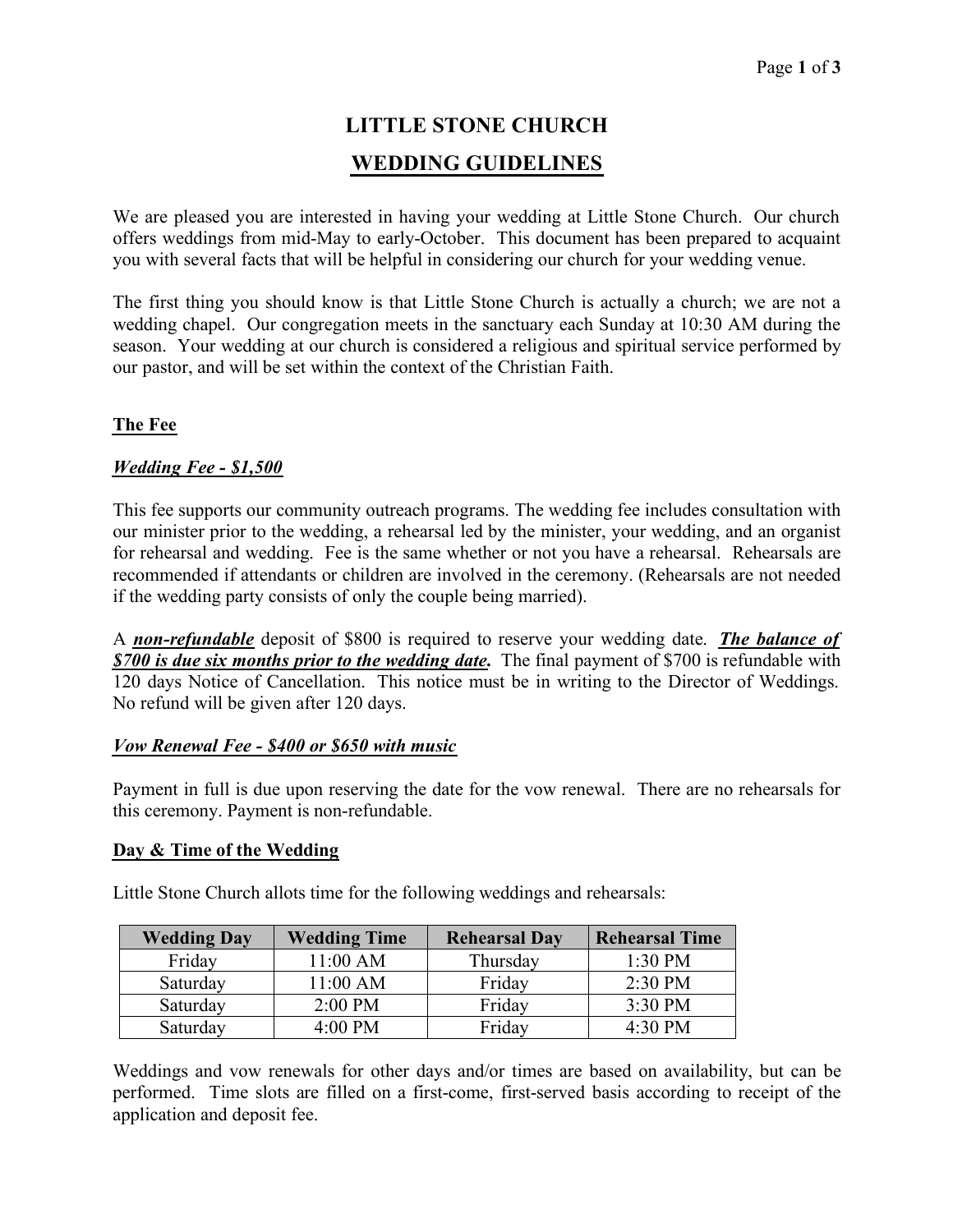## **Rehearsal with the Minister**

Please arrive promptly at your scheduled time at the church for your rehearsal and *bring your marriage license paperwork with you.*

## **Marriage License**

The following website contains the laws of marriages in the State of Michigan: http://www.usmarriagelaws.com/search/united\_states/michigan/index.shtml

You will need to provide a valid marriage license to the minister at the consultation or rehearsal prior to the actual wedding service. You do not have to be a resident of Michigan, but the marriage license fee is \$10 more for non-residents.

*Residents* need to apply for their marriage license in the county in which one of them lives. Even though you apply for your marriage license in the county you live in, you can get married any place in Michigan.

*Non-residents* need to apply for their marriage license in the county where they plan on getting married. For weddings at Little Stone Church, this would be:

Mackinac County Clerk 100 Marley Street St. Ignace, MI 49781

## **The Size Of Our Church**

Little Stone Church seats 200 people. The chancel area is a comfortable size. The aisle is short and narrow, and pew bows, pew candles, and aisle runners are not permitted. There is no room for a kneeling bench; but we do accommodate unity candles, when desired, by placing them on our alter table.

## **The Service Itself**

We have a beautiful service designed for Little Stone Church. According to our church policy, the Minister of our church must conduct the service. If you wish your own clergy person to participate in any way, or to include additional music or readings, you must consult with our Minister and Music Director *at least eight weeks prior to your wedding.*

Our Minister will work with you on the order of the wedding ceremony. Please note that we do not include Holy Communion as a part of weddings at Little Stone Church.

Our Music Director offers a wide selection of traditional and other wedding music – presented both in piano and/or organ. As an option for additional fees, both harp and vocals are available. A list of our Music Director's standard offerings will be provided if you select Little Stone Church.